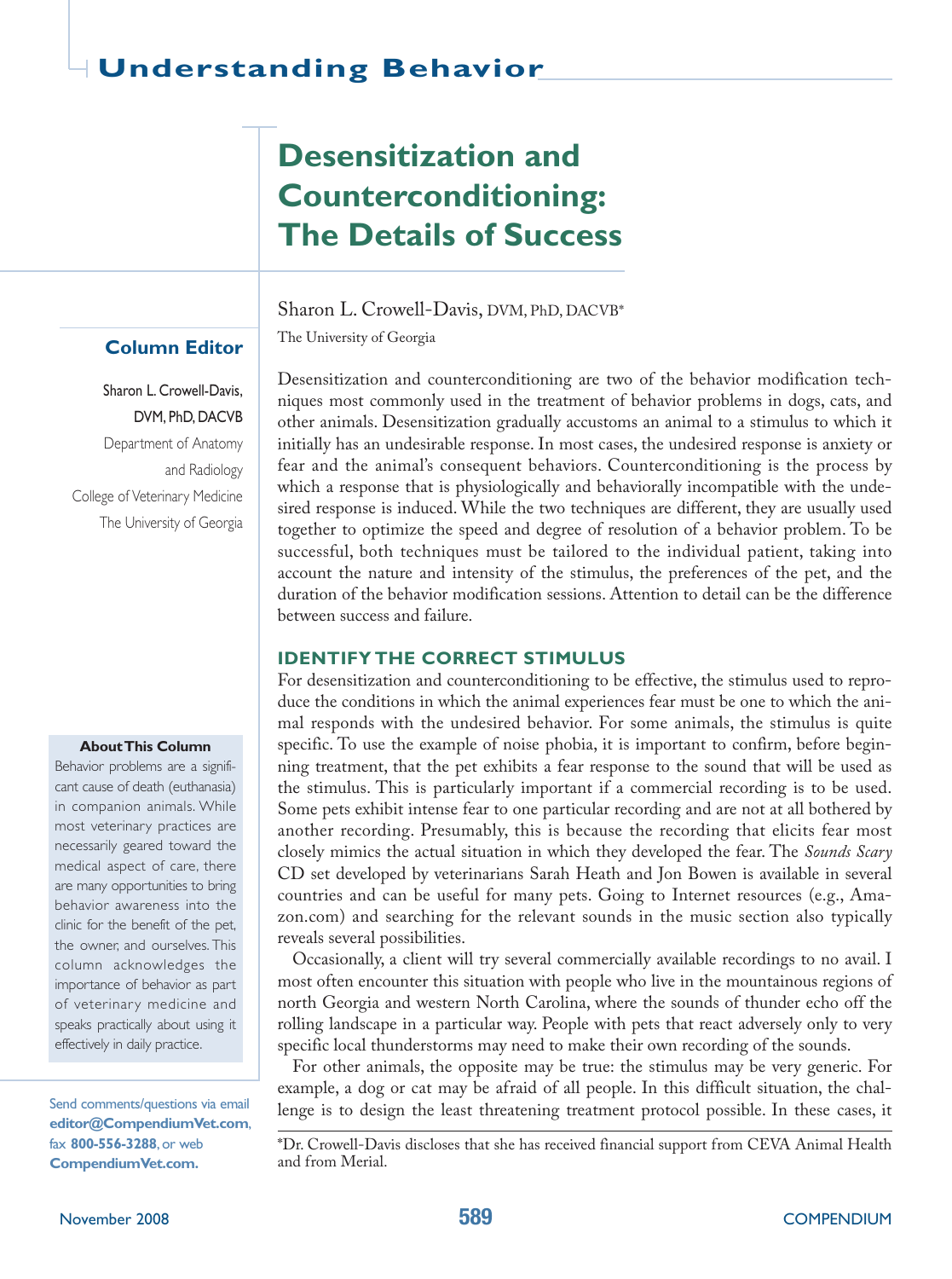may be best to allow the animal to choose the intensity of the stimulus to which it is subjected.

# **CHOOSE THE STIMULUS INTENSITY Desensitization: Slow and Steady**

To begin the desensitization process, the animal is exposed to a stimulus to which it has an undesirable response, but at such a low level that the undesired response does not occur. As desensitization progresses, the intensity of the stimulus is gradually increased, taking care not to exceed the threshold that triggers the undesirable behavior. For example, if a dog is afraid of one particular person, desensitization to that person's presence can begin with the person standing, sitting, or walking at a distance that does not frighten the dog while someone who the dog does not fear holds its leash. Over multiple sessions, the distance between the dog and the person it is afraid of is gradually decreased, under controlled conditions. If the intensity of the stimulus—in this case, the proximity of the person the dog is afraid of—becomes great enough to cause the beginning of a fear reaction, it

not an option. If the pet likes treats, "treat trails" can be laid down from a place close to the animal to a place where a person eventually sits down and engages in a quiet activity, such as reading. It is important for the person to not stare at the animal and to check the status of its progress only with quick glances. The person should remain as still as possible and not talk. In this scenario, the animal chooses how close it is willing to get to the human in order to attain the food treat, and the intensity of the desensitization process is never pushed beyond the animal's threshold of fear unless the person makes a sudden movement or noise that startles the animal. While this process can be frustrating at first, persistence typically results in steady progress. If the animal is not interested in treats, another type of approach may be necessary.

## **Flooding:All or Nothing**

Desensitization is generally preferred to flooding, in which the pet is forced to experience a fear-inducing stimulus until its fear response extinguishes, if the fear

# *Pets may be afraid of specific, discrete stimuli or broad categories of stimuli.*

should be briefly maintained to see if the pet's fear will decline. If the dog remains afraid, the person should back up to a distance at which it becomes calm.

To desensitize a patient, it is essential that the handler be able to control the stimulus. Sometimes this is easy; at other times, it is so difficult as to be, for practical purposes, impossible. Some storm-phobic pets appear to respond to barometric pressure. In contrast to the ease with which a person can walk toward or away from a fearful pet, it is impossible to control barometric pressure, short of placing the pet in a barometric pressure chamber such as those used by deep sea divers—a costprohibitive and, given the probable reaction to being placed in such a novel environment, likely counterproductive approach. Fortunately, most storm-phobic pets show improvement if they are desensitized and counterconditioned to aspects of storms that can be controlled, such as sound and light. However, because some stimuli cannot be controlled, medication is usually an important component of treatment.

Sometimes, the pet may need to control the stimulus. In the example of a pet that fears all people, handling and counterconditioning by a person it does not fear is was learned via classical conditioning, or until it habituates, if the fear was an innate and natural response. Once a flooding session is initiated, it must be continued for as long as it takes for the pet to become calm. Otherwise, the problem may be exacerbated. This may require hours, and the logistics of constantly exposing an animal to a fear-inducing stimulus for such a long period of time can be highly problematic.

Another disadvantage to flooding is that the intensity of arousal and fear that can be induced by this technique can result in the animal harming itself, people around it, or the environment. The owner may also experience significant stress, and even if the pet and owner are not physically harmed during a flooding treatment, the stress they both feel can be highly disruptive to the human–animal bond. The stress this treatment technique causes the animal also brings up questions of its appropriateness in terms of animal welfare. In contrast, desensitization and counterconditioning are not stressful, can be conducted in a series of short sessions whenever the owner has even a few minutes to work on the treatment, and often strengthens the human–animal bond.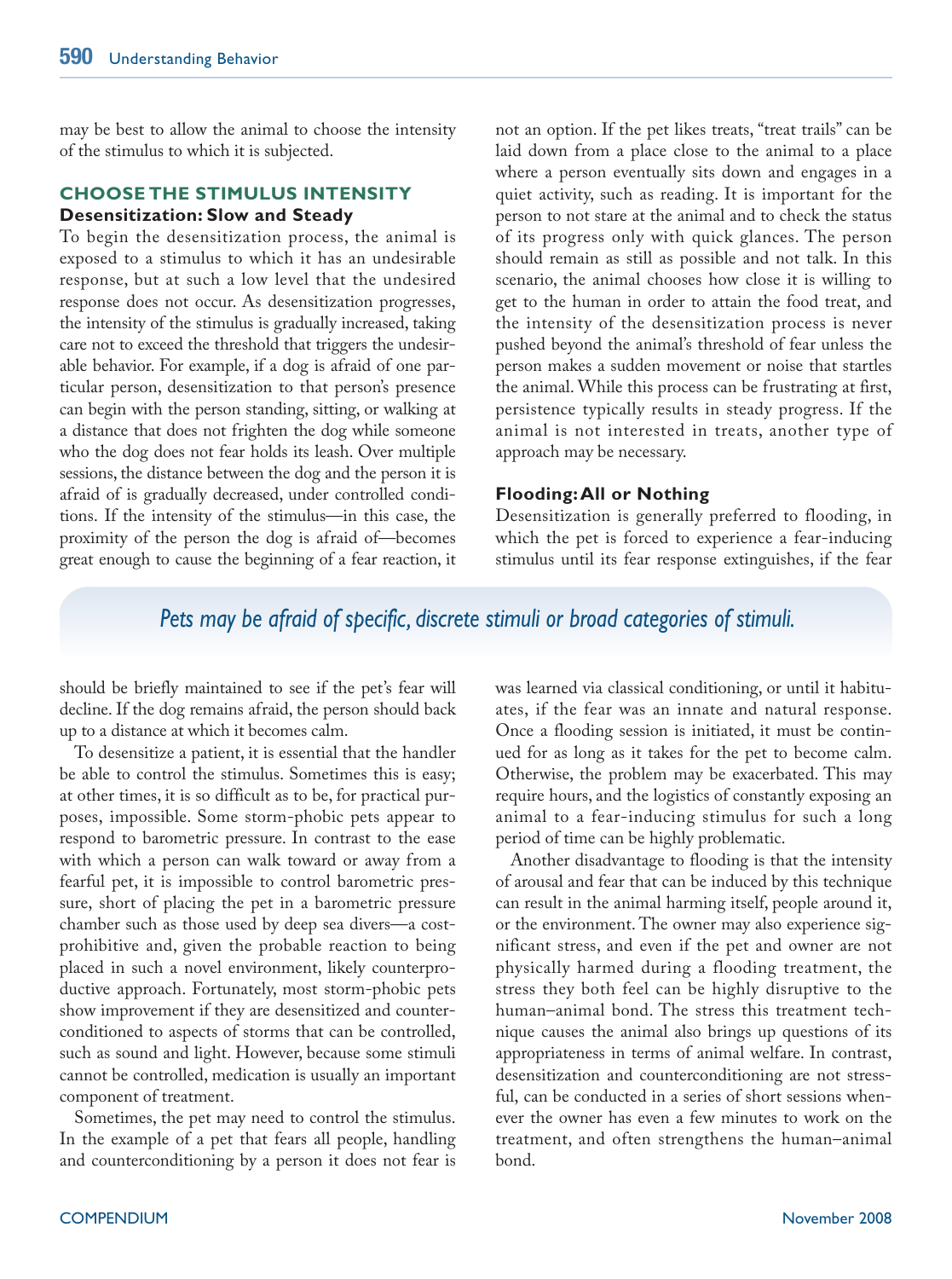# **FIND THE BEST COUNTERCONDITIONER**

In counterconditioning, the animal is taught to associate a stimulus that previously induced fear with a pleasant experience so that the undesired response is replaced by a desired one. This pleasant experience is evoked through the use of a counterconditioner, which is an item or activity that is highly appealing to the pet. The ideal counterconditioner varies with each animal. Also, while some pets learn best with consistent use of the same counterconditioner, others learn faster and better if several counterconditioners that work well for them are rotated.

# **Food**

One of the most common counterconditioners is highly palatable food."Highly palatable" depends on the individual patient. As a general rule, kibble and dog biscuits are not very motivating for dogs, but for some, they work well. Talking to the owner may reveal novel—and sometimes odd—food preferences for his or her particular pet. I have offer the canned food, either on his or her fingers or on a spoon. Alternatively, a can of the food can be cut into slices and baked to produce "cookies" that are then broken up into semimoist treats. Finally, ingredients of commercial diets that the animal tolerates can be supplied by other mechanisms. For example, if a pet can eat a commercially prepared allergy diet of fish and potatoes, then the owner can prepare treats made of these foods. However, the owner must be instructed to prepare them without adding other ingredients to which the pet might be sensitive. Potatoes can be sliced into strips or disks and baked without the use of oil to produce potato treats. Fish can also be cooked by techniques that do not involve the use of added ingredients. Tilapia, an inexpensive whitefish, can be baked or microwaved to produce a flaky, fresh fish treat. Similar techniques can be applied to other special diets.

Some pets are not very interested in food and do not respond well to this type of counterconditioner. If, on initial interview, the owner believes this to be the case, it

*Talking to the client may help identify the most effective and sometimes unusual—counterconditioner.*

used cheese, small pieces of hot dog, various commercially marketed treats, broccoli florets, cauliflower florets, carrot slivers, and a variety of other foods with my patients. As long as the food is not harmful, it can be used as a counterconditioner if the pet appears to find it very appealing. The food does not need to be given in large volume. In fact, to conduct a prolonged counterconditioning session, small treats are necessary. A hot dog can easily provide about 50 small treats for use in a single session.

If the pet is obese, it may be necessary to give it a significant part of its daily caloric intake, or even its entire caloric intake, during counterconditioning sessions. In these cases, meal feeding must be adjusted or discontinued accordingly, and care must be taken to ensure that the diet remains balanced. If tiny bits of tuna are the best counterconditioner for a cat, or broccoli florets are the best counterconditioner for a dog, these foods must be used as a supplement to a diet that is balanced and appropriate for the species.

Pets with allergies present a special problem that can be addressed with a bit of creativity. If the diet the pet tolerates is available in a canned version, the owner can is important to ask exactly what kind of treats he or she has tried. It is not uncommon for the owner to have tried only one or two brands of commercially available treats and have concluded from the pet's response that it does not like any treat. If this is the case, the owner should be instructed to experiment with a variety of treats, including certain "human"foods that are not marketed specifically for pets but that are safe and appropriate for their pet's diet.

Sometimes, even after extensive attempts by owners to find a food treat that their pet really likes, it is clear that the pet simply does not have much interest in food. If the pet is underweight, medical possibilities for this disinterest should be pursued. However, if the pet is a normal weight and simply eats just enough food to maintain its weight, other possibilities for counterconditioning should be pursued.

#### **Interaction**

Some pets respond best to particular toys or games. If this is the case, the owner should use play as the counterconditioner. As with pets on restricted diets, creativity is some-*(continues on page 594)*